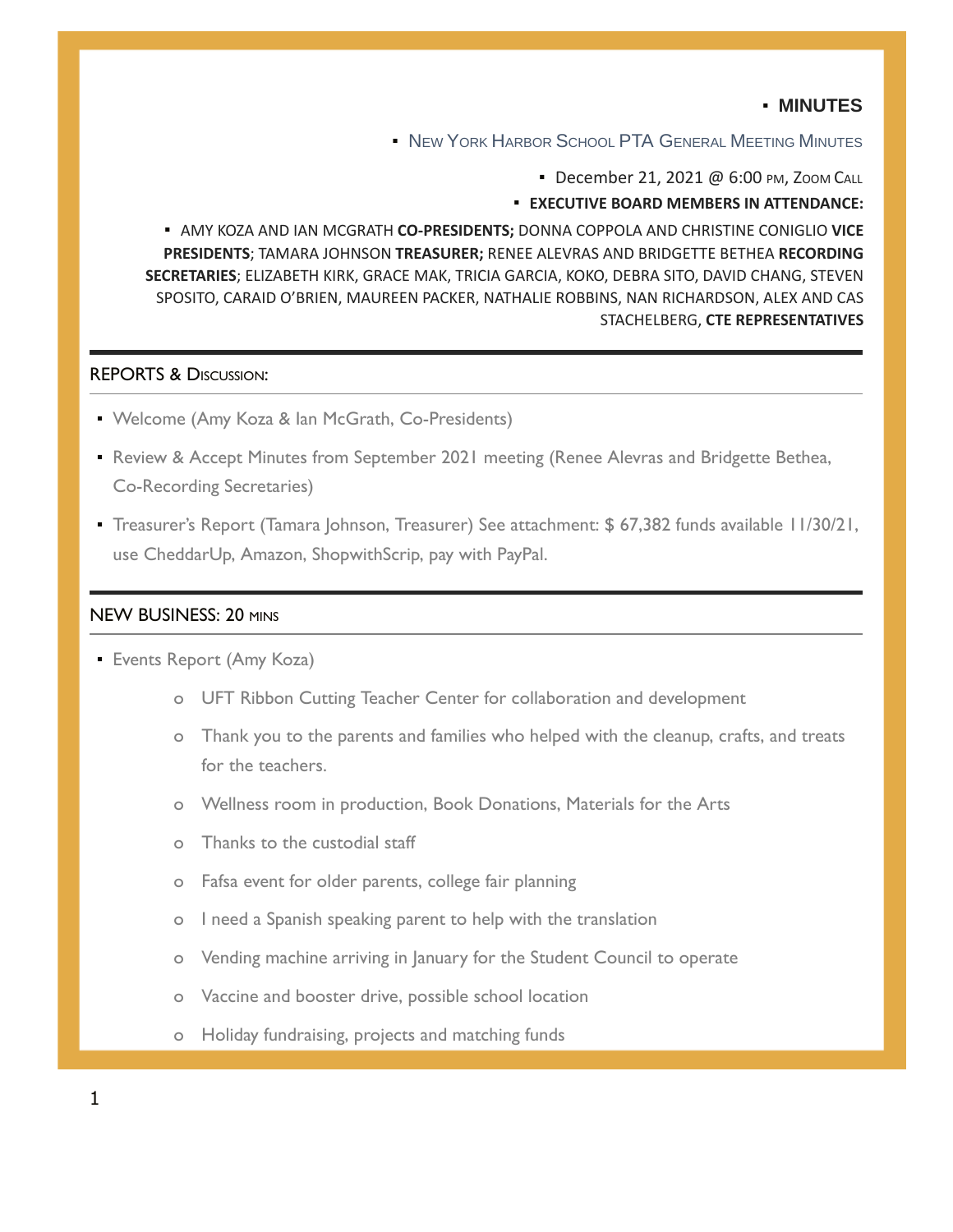**· Information on IEP Support (Elizabeth Kirk, Aquaculture Representative) NA** 

### COMMITTEE UPDATES: 15 MINS

- **Wellness Committee Amy new room, work with Clara and Christina, kids to organize**
- **Communication Committee Ian seeks people with graphic, editing and design skills, possible** new video in planning stage, website maintenance
- **E** Sustainability
- SEA School Expansion / Advocacy Nan working to make sure the terms for "515 building property" include land, the new deputy mayor used to be the head of SEA - Lorraine Grillo, needs to work on landscaping, fencing, cleaning leaks in building, join the committee to write letters and fix the physical plant
- **Senior Class Committee Amy Jeannie needs a replacement, needs to plan prom and meet Aneal** - email Amy if volunteering, college fairs in January with Ronni

## PRINCIPAL'S REPORT JEFF CHETIRKO

- Ronni Ettinger, Parent Coordinator, is glad to be back as of 12/20/21
- No Regents exams in January, NY Waiver, replaced by classroom instructional time
- **EXELT** is working on a petition to get the New York State Board of Regents to make deliveries to the island and give students fair time for the Regents exams in the spring
- **Covid: NYC DOE "Situation Room" Communications Explanation to Share Contact Information,** Tests and Exams, Quarantine Information, Little Personnel, Children and Parents Have Been Good at Communicating Test Results, Make Sure from submitting permits for school tests, attendance was reduced before the holiday with a wave of new strain of Covid, use special code for absence due to Covid: "65" means attendance, no penalty, no remote learning at this time , use Google classroom for school work, awaiting teachers / NYC DOE guidance on adding instructional days
- Q&A with Jeff

### PARENTS QUESTIONS: 25 MINS

### ■ Questions + Chat